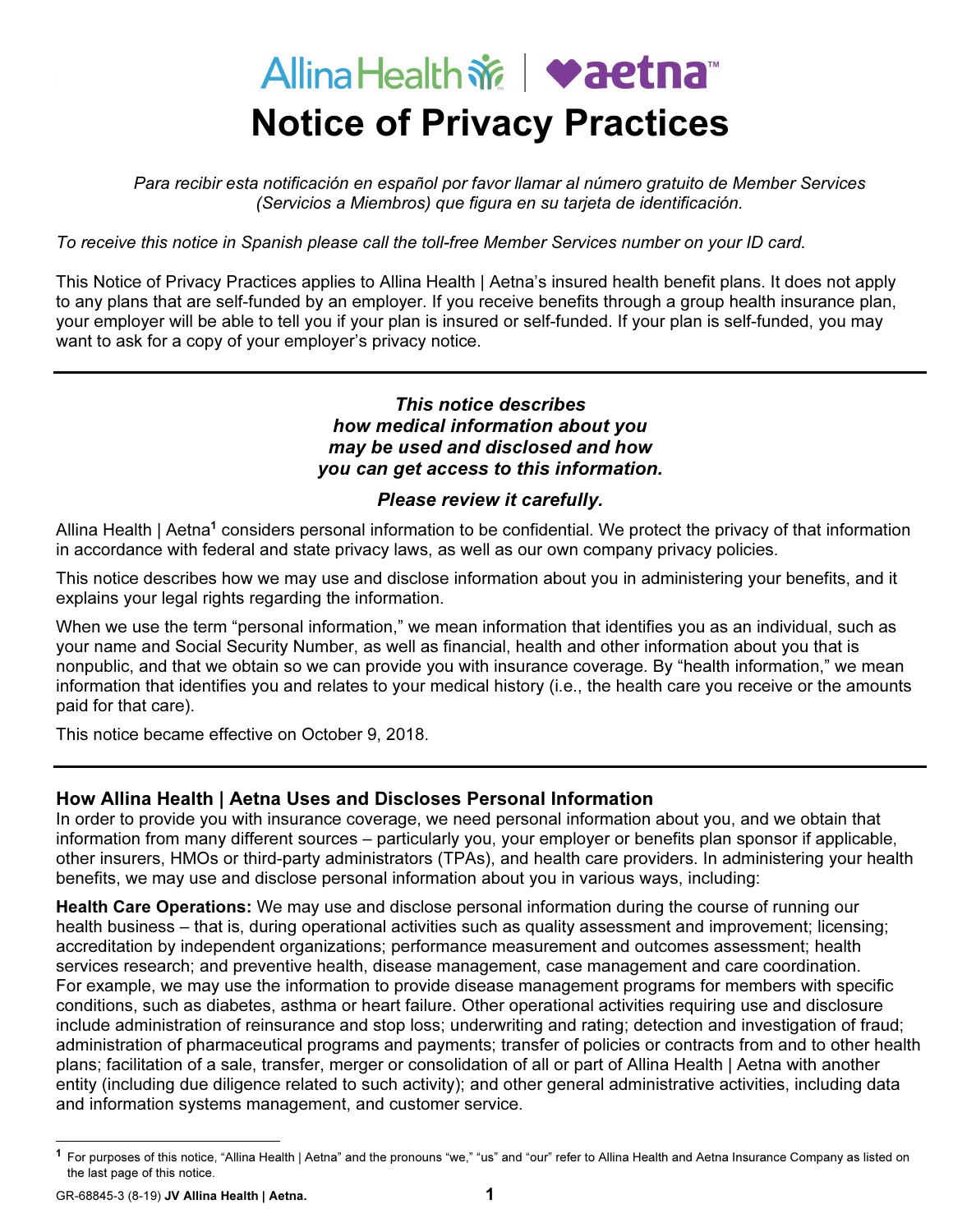Payment: To help pay for your covered services, we may use and disclose personal information in a number of ways – in conducting utilization and medical necessity reviews; coordinating care; determining eligibility; determining formulary compliance; collecting premiums; calculating cost-sharing amounts; and responding to complaints, appeals and requests for external review. For example, we may use your medical history and other health information about you to decide whether a particular treatment is medically necessary and what the payment should be – and during the process, we may disclose information to your provider. We also mail Explanation of Benefits forms and other information to the address we have on record for the subscriber (i.e., the primary insured). In addition, we make claims information contained on our secure member website and telephonic claims status sites available to the subscriber and all covered dependents. We also use personal information to obtain payment for any mail order pharmacy services provided to you.

Treatment: We may disclose information to doctors, dentists, pharmacies, hospitals and other health care providers who take care of you. For example, doctors may request medical information from us to supplement their own records. We also may use personal information in providing mail order pharmacy services and by sending certain information to doctors for patient safety or other treatment-related reasons.

Disclosures to Other Covered Entities: We may disclose personal information to other covered entities, or business associates of those entities for treatment, payment and certain health care operations purposes. For example, if you receive benefits through a group health insurance plan, we may disclose personal information to other health plans maintained by your employer if it has been arranged for us to do so in order to have certain expenses reimbursed.

#### Additional Reasons for Disclosure

We mav use or disclose personal information about you in providing you with treatment alternatives, treatment reminders, or other health-related benefits and services. We also may disclose such information in support of:

- $\overline{a}$ Plan Administration – to your employer (if you received your benefits through a group health insurance plan sponsored by your employer), when we have been informed that appropriate language has been included in your plan documents, or when summary data is disclosed to assist in bidding or amending a group health plan.
- $\overline{a}$ Research – to researchers, provided measures are taken to protect your privacy.
- $\bullet$  Business Partners – to persons who provide services to us and assure us they will protect the information.
- $\overline{a}$  Industry Regulation – to state insurance departments, boards of pharmacy, U.S. Food and Drug Administration, U.S. Department of Labor and other government agencies that regulate us.
- $\bullet$ Workers' Compensation – to comply with workers' compensation laws.
- $\overline{a}$ Law Enforcement – to federal, state and local law enforcement officials.
- $\bullet$ Legal Proceedings – in response to a court order or other lawful process.
- $\bullet$ Public Welfare – to address matters of public interest as required or permitted by law (e.g., child abuse and neglect, threats to public health and safety, and national security).
- $\overline{a}$ As Required by Law – to comply with legal obligations and requirements.
- $\overline{a}$  Decedents – to a coroner or medical examiner for the purpose of identifying a deceased person, determining a cause of death, or as authorized by law; and to funeral directors as necessary to carry out their duties.
- Organ Procurement to respond to organ donation groups for the purpose of facilitating donation and transplantation.

Required Disclosures: We must use and disclose your personal information in the following manner:

- .<br>- To you or someone who has the legal right to act for you (your personal representative) in order to administer your rights as described in this notice; and
- $\overline{a}$  To the Secretary of the Department of Health and Human Services, as necessary, for HIPAA compliance and enforcement purposes.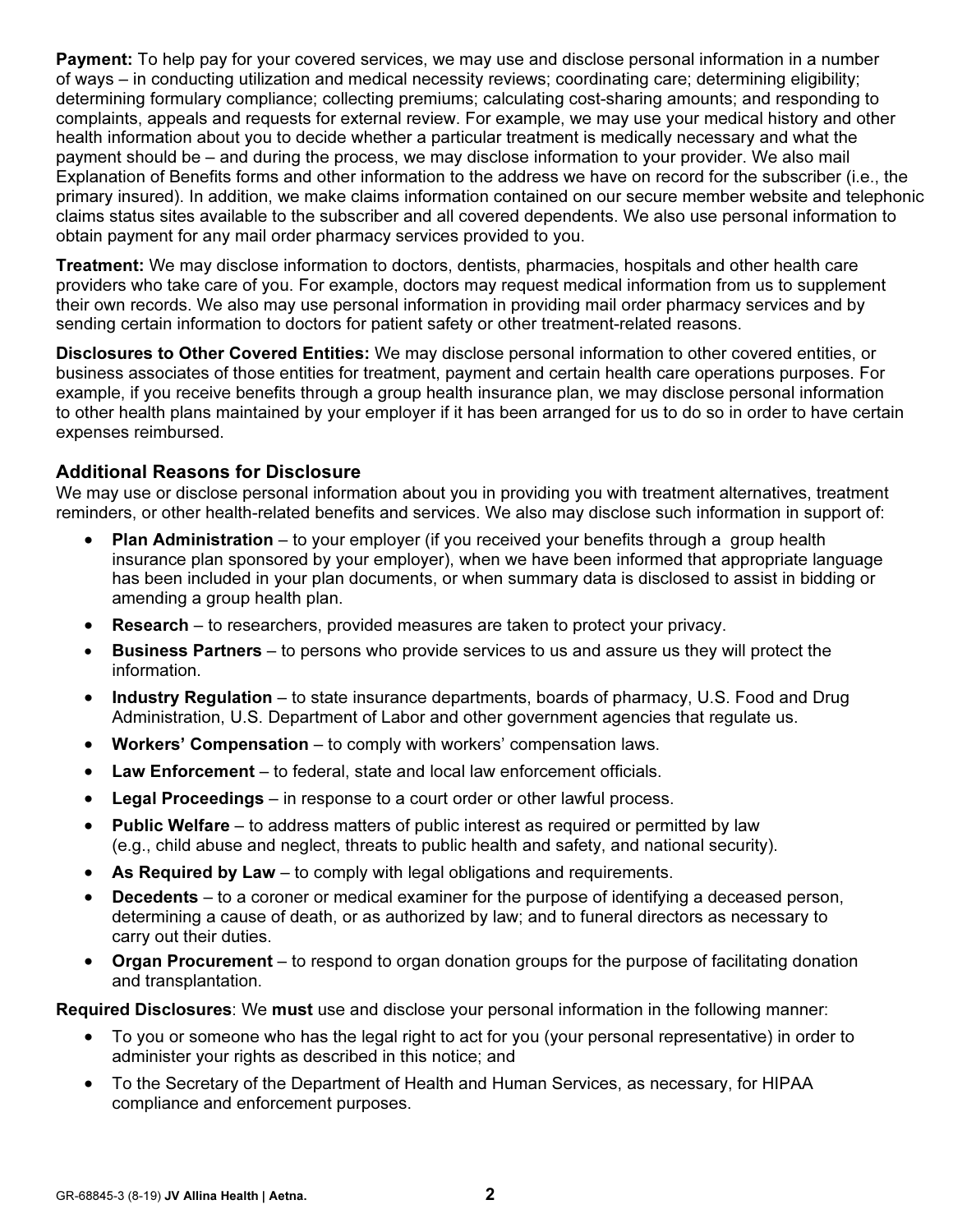# Disclosure to Others Involved in Your Health Care

We may disclose health information about you to a relative, a friend, the subscriber of your health benefits plan or any other person you identify, provided the information is directly relevant to that person's involvement with your health care or payment for that care. For example, if a family member or a caregiver calls us with prior knowledge of a claim, we may confirm whether or not the claim has been received and paid. You have the right to stop or limit this kind of disclosure by calling the toll-free Member Services number on your ID card.

If you are a minor, you also may have the right to block parental access to your health information in certain circumstances, if permitted by state law. You can contact us using the toll-free Member Services number on your ID card – or have your provider contact us.

# Uses and Disclosures Requiring Your Written Authorization

In all situations other than those described above, we will ask for your written authorization before using or disclosing personal information about you. For example, we will get your authorization:

- for marketing purposes that are unrelated to your benefit plan(s),
- **before disclosing any psychotherapy notes**,
- **example in the sale of your health information, and**
- for other reasons as required by law.

If you have given us an authorization, you may revoke it in writing at any time, if we have not already acted on it. If you have questions regarding authorizations, please call the toll-free Member Services number on your ID card.

## Your Legal Rights

The federal privacy regulations give you several rights regarding your health information.

- $\overline{a}$  You have the right to ask us to communicate with you in a certain way or at a certain location. For example, if you are covered as an adult dependent, you might want us to send health information (e.g. Explanation of benefits (EOB) and other claim information) to a different address from that of your subscriber. We will accommodate reasonable requests.
- $\bullet$  You have the right to ask us to restrict the way we use or disclose health information about you in connection with health care operations, payment and treatment. We will consider, but may not agree to, such requests. You also have the right to ask us to restrict disclosures to persons involved in your health care.
- $\overline{a}$  You have the right to ask us to obtain a copy of health information that is contained in a "designated record set" – medical records and other records maintained and used in making enrollment, payment, claims adjudication, medical management and other decisions. We may ask you to make your request in writing, may charge a reasonable fee for producing and mailing the copies and, in certain cases, may deny the request.
- $\bullet$  You have the right to ask us to amend health information that is in a "designated record set." Your request must be in writing and must include the reason for the request. If we deny the request, you may file a written statement of disagreement.
- $\bullet$  You have the right to ask us to provide a list of certain disclosures we have made about you, such as disclosures of health information to government agencies that license us. Your request must be in writing. If you request such an accounting more than once in a 12-month period, we may charge a reasonable fee.
- $\overline{a}$ You have the right to be notified following a breach involving your health information.
- $\bullet$  You have the right to know the reasons for an unfavorable underwriting decision. Previous unfavorable underwriting decisions may not be used as the basis for future underwriting decisions unless we make an independent evaluation of the basic facts. Your genetic information cannot be used for underwriting purposes.
- $\overline{a}$ You have the right, with very limited exceptions, not to be subjected to pretext interviews.<sup>2</sup>

<sup>2</sup> We do not participate in pretext interviews.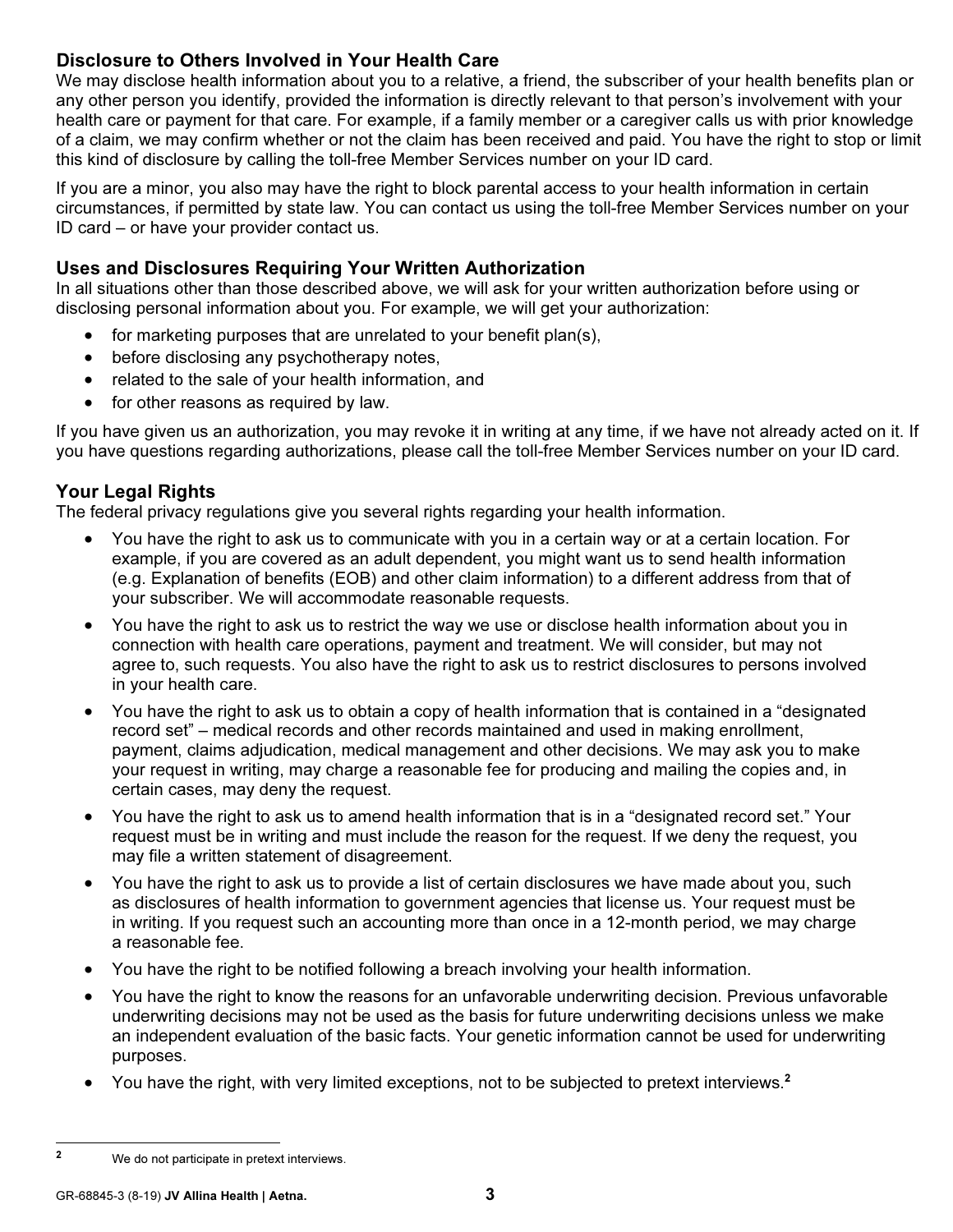You may make any of the requests described above (if applicable), or may request a paper copy of this notice, or ask questions regarding this notice by calling the toll-free Member Services number on your ID card.

You also have the right to file a complaint if you think your privacy rights have been violated. To do so, please send your inquiry to the following address:

> HIPAA Member Rights Team Allina Health | Aetna P.O. Box 14079 Lexington, KY 40512-4079

You may stop the paper mailing of your EOB and other claim information by visiting <http://www.allinahealthaetna.com/> and click "Member Log In". Follow the prompts to complete the one-time registration. Then you can log in any time to view past copies of EOBs and other claim information.

You also may write to the Secretary of the U.S. Department of Health and Human Services. You will not be penalized for filing a complaint.

#### Allina Health | Aetna's Legal Obligations

The federal privacy regulations require us to keep personal information about you private, to give you notice of our legal duties and privacy practices, and to follow the terms of the notice currently in effect.

#### Safeguarding Your Information

We guard your information with administrative, technical, and physical safeguards to protect it against unauthorized access and against threats and hazards to its security and integrity. We comply with all applicable state and federal law pertaining to the security and confidentiality of personal information.

#### This Notice is Subject to Change

We may change the terms of this notice and our privacy policies at any time. If we do, the new terms and policies will be effective for all of the information that we already have about you, as well as any information that we may receive or hold in the future.

Please note that we do not destroy personal information about you when you terminate your coverage with us. It may be necessary to use and disclose this information for the purposes described above even after your coverage terminates, although policies and procedures will remain in place to protect against inappropriate use or disclosure.

Coverage may be underwritten or administered by: Allina Health and Aetna Insurance Company.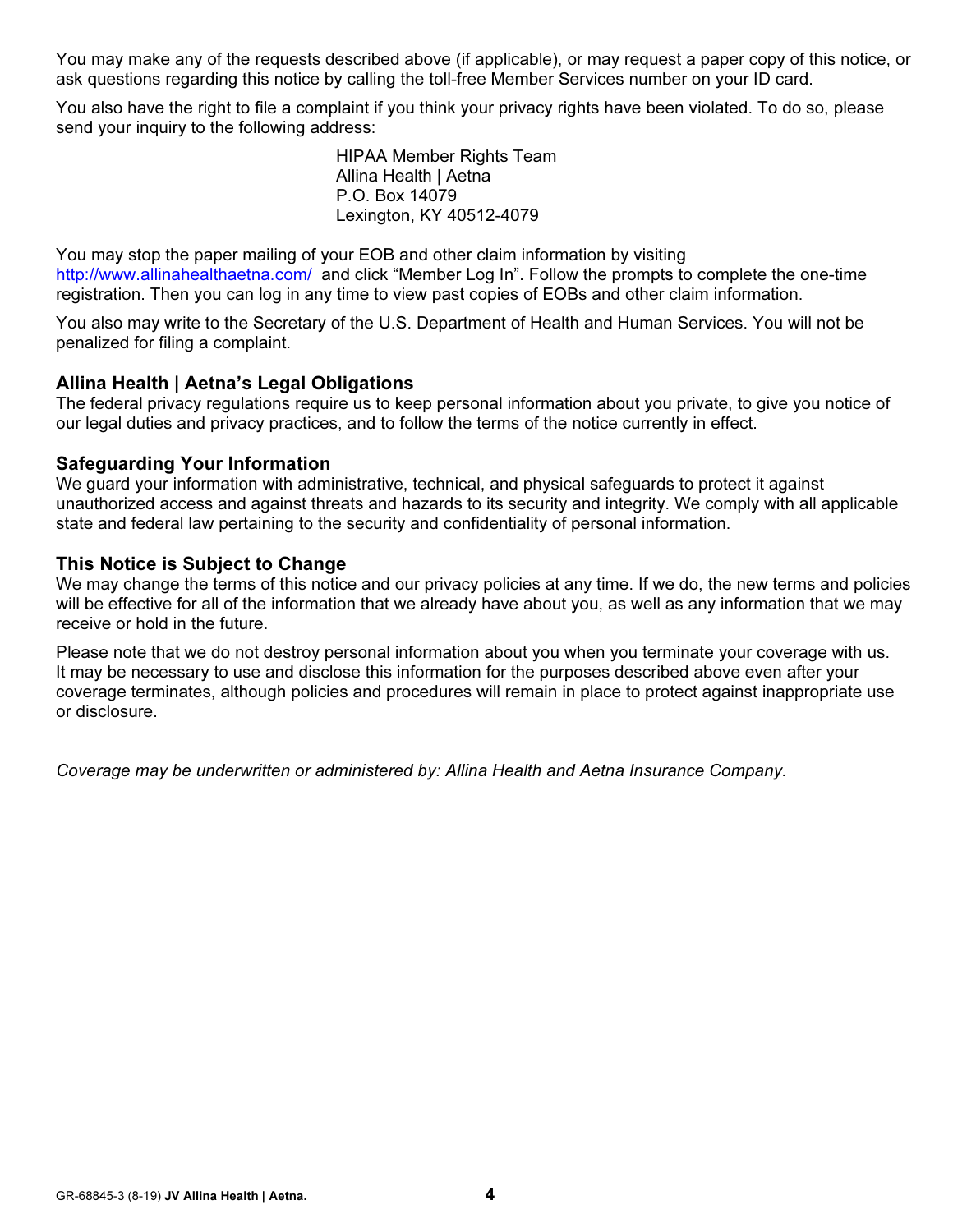Allina Health | Aetna complies with applicable Federal civil rights laws and does not unlawfully discriminate, exclude or treat people differently based on their race, color, national origin, sex, age, or disability.

We provide free aids/services to people with disabilities and to people who need language assistance.

If you need a qualified interpreter, written information in other formats, translation or other services, call the number on your ID card.

If you believe we have failed to provide these services or otherwise discriminated based on a protected class noted above, you can also file a grievance with the Civil Rights Coordinator by contacting:

Civil Rights Coordinator, P.O. Box 14462, Lexington, KY 40512, 1-800-648-7817, TTY: 711, Fax: 859-425-3379, [CRCoordinator@aetna.com.](mailto:CRCoordinator@aetna.com)

You can also file a civil rights complaint with the U.S. Department of Health and Human Services, Office for Civil Rights Complaint Portal, available at [https://ocrportal.hhs.gov/ocr/portal/lobby.jsf,](https://ocrportal.hhs.gov/ocr/portal/lobby.jsf) or at: U.S. Department of Health and Human Services, 200 Independence Avenue SW., Room 509F, HHH Building, Washington, DC 20201, or at 1-800-368-1019, 800-537-7697 (TDD).

Health plans are offered, underwritten or administered by Allina Health and Aetna Insurance Company (Allina Health | Aetna). Allina Health l Aetna is an affiliate of Aetna Life Insurance Company and its affiliates (Aetna). Aetna provides certain management services to Allina Health l Aetna. Allina Health | Aetna has sole financial responsibility for its own products.